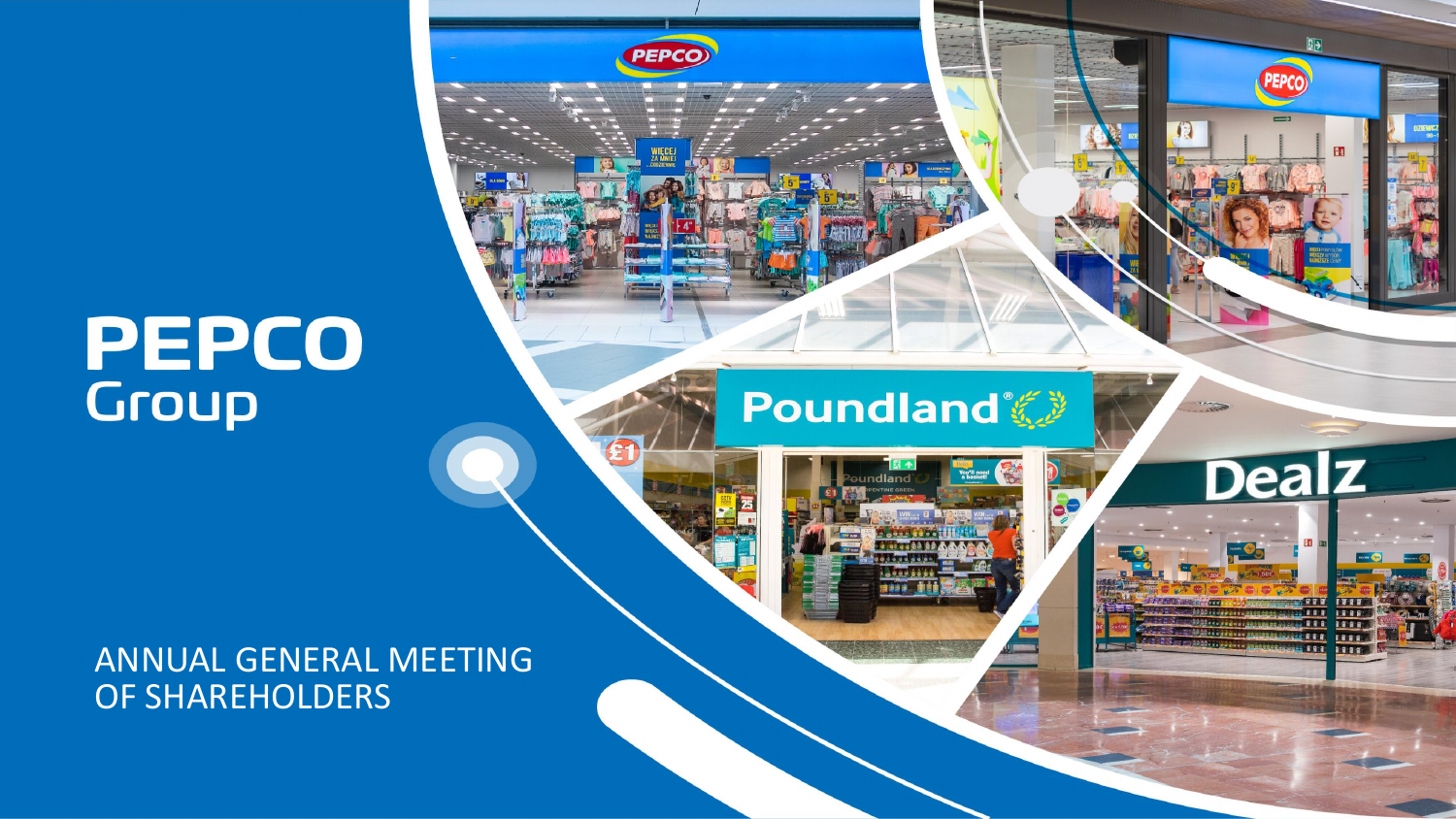

## Chair Introduction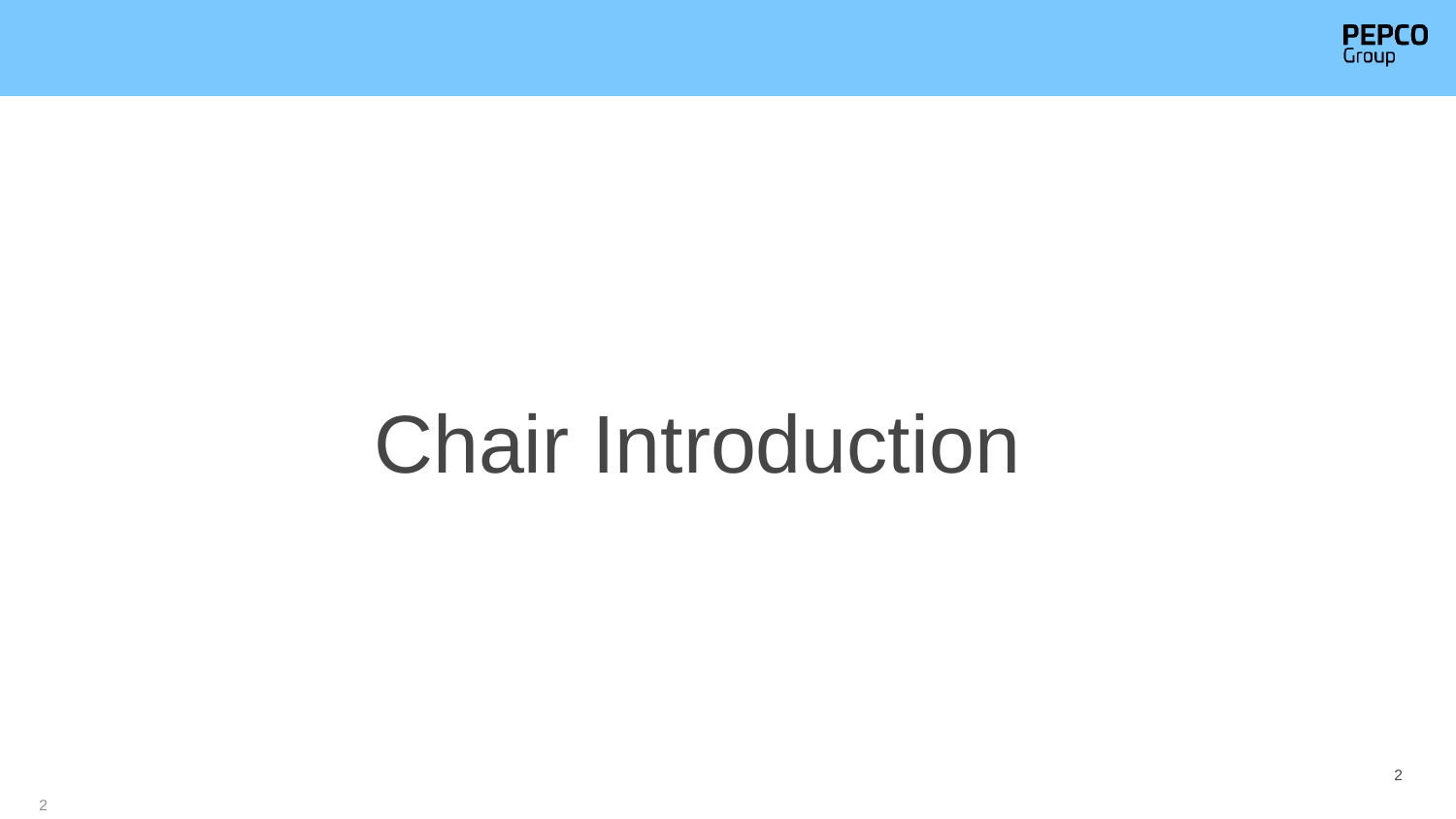

#### Agenda Item 2 – Annual Report & Annual Financial Statements 2021

- 2.a. Report of the Board 2021
- 2.b. Advisory vote on the Remuneration report 2021
- 2.c. Adoption of the Annual Financial Statements 2021
- 2.d. Explanation of the dividend policy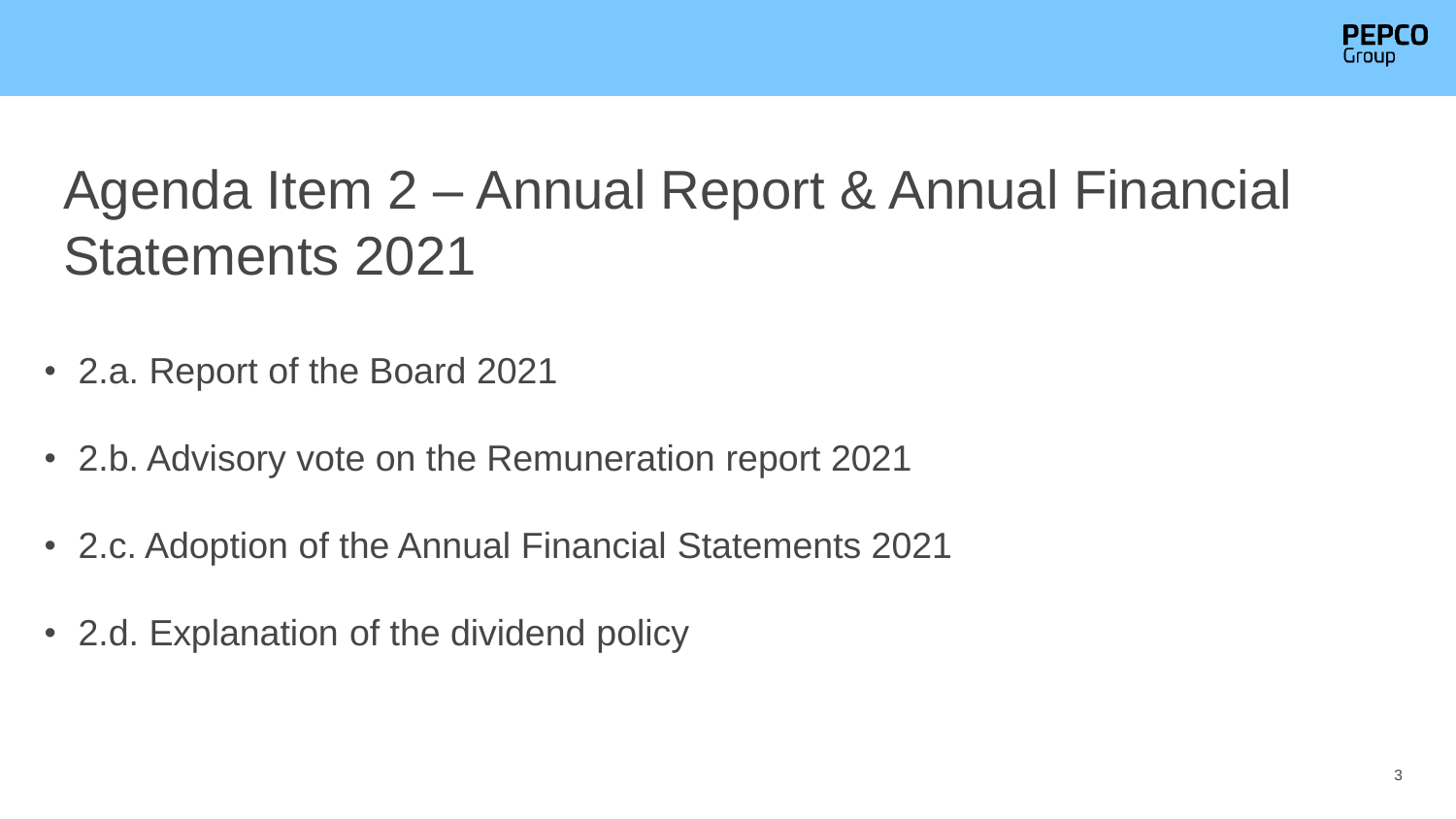

#### Agenda Item 2 – Annual Report & Annual Financial Statements 2021

• 2.b. Advisory vote on the Remuneration report 2021

| <b>Abstentions:</b> | <b>Votes against</b> | <b>Votes in favour</b> |
|---------------------|----------------------|------------------------|
|                     | 1,146,022            | 480,370,264            |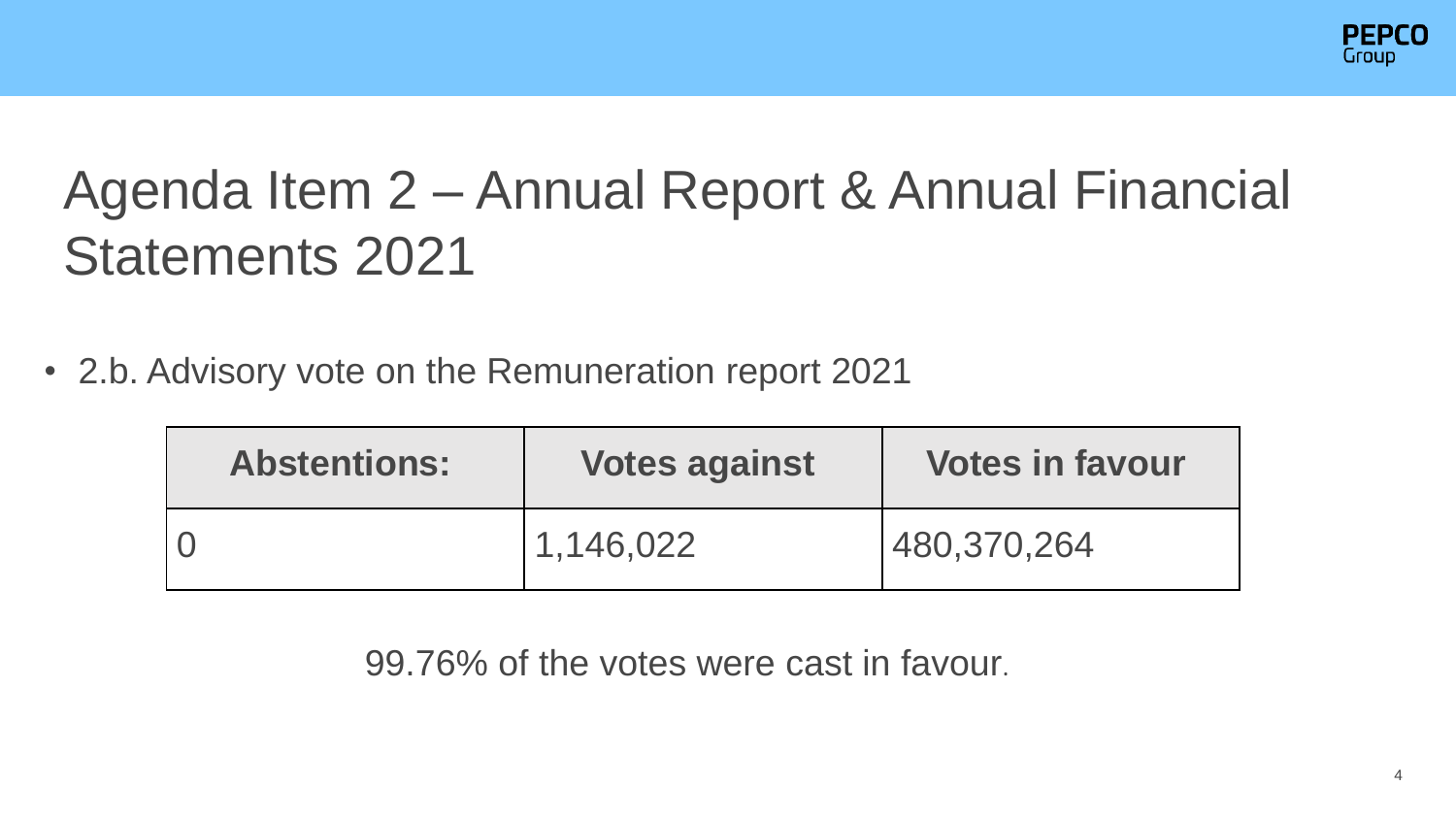

#### Agenda Item 2 – Annual Report & Annual Financial Statements 2021

• 2.c. Adoption of the Annual Financial Statements 2021

| <b>Abstentions:</b> | <b>Votes against</b> | <b>Votes in favour</b> |
|---------------------|----------------------|------------------------|
|                     |                      | 481,516,286            |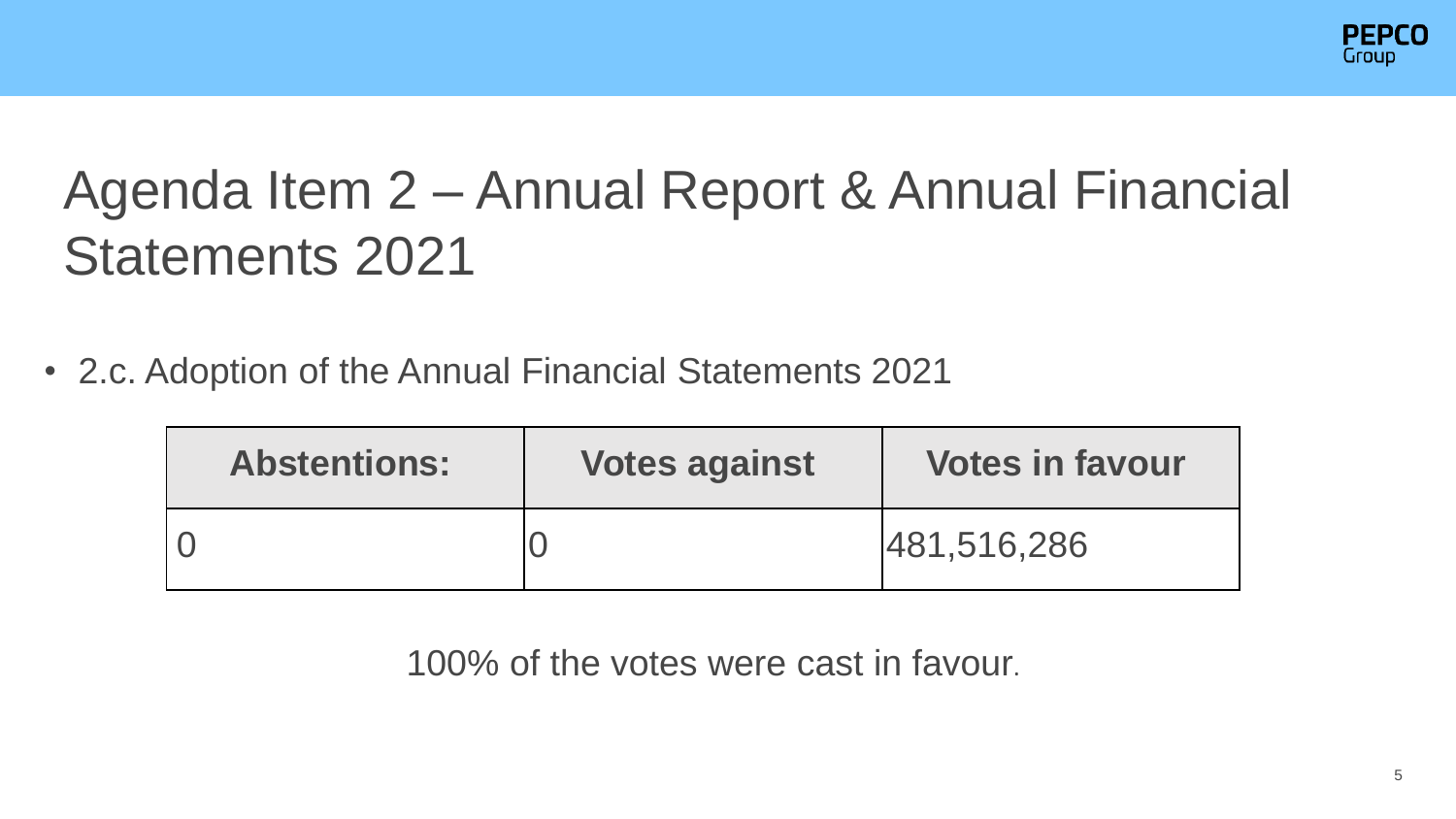

### Agenda Item 3 – Discharge of the members of the Board

- 3.a. Discharge of the executive members of the Board in respect of the performance of their duties during the financial year 2021
- 3.b. Discharge of the non-executive members of the Board in respect of the performance of their duties during the financial year 2021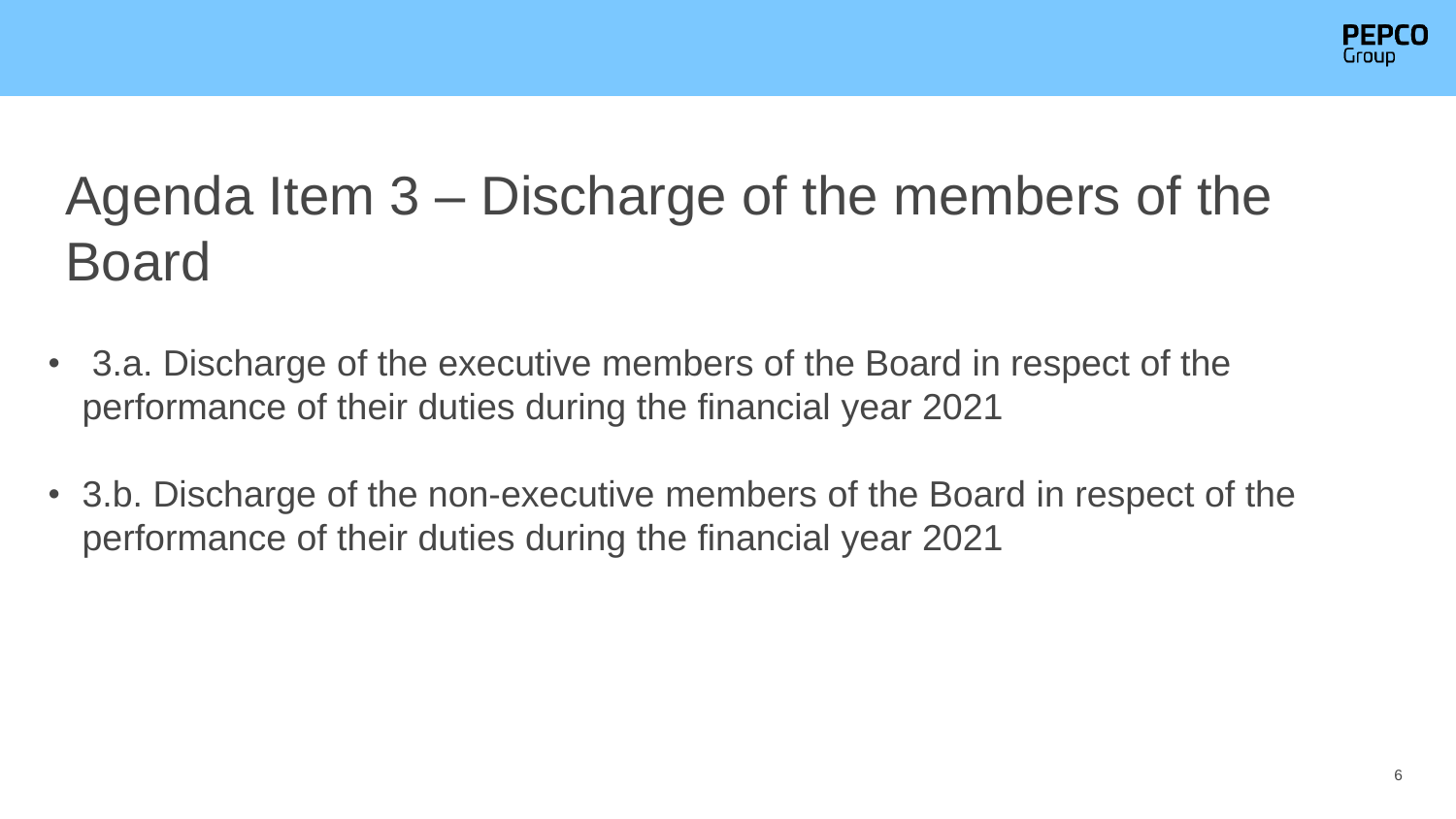

### Agenda Item 3 – Discharge of the members of the Board

• 3.a. Discharge of the executive members of the Board in respect of the performance of their duties during the financial year 2021

| <b>Abstentions:</b> | <b>Votes against</b> | <b>Votes in favour</b> |
|---------------------|----------------------|------------------------|
|                     |                      | 481,516,286            |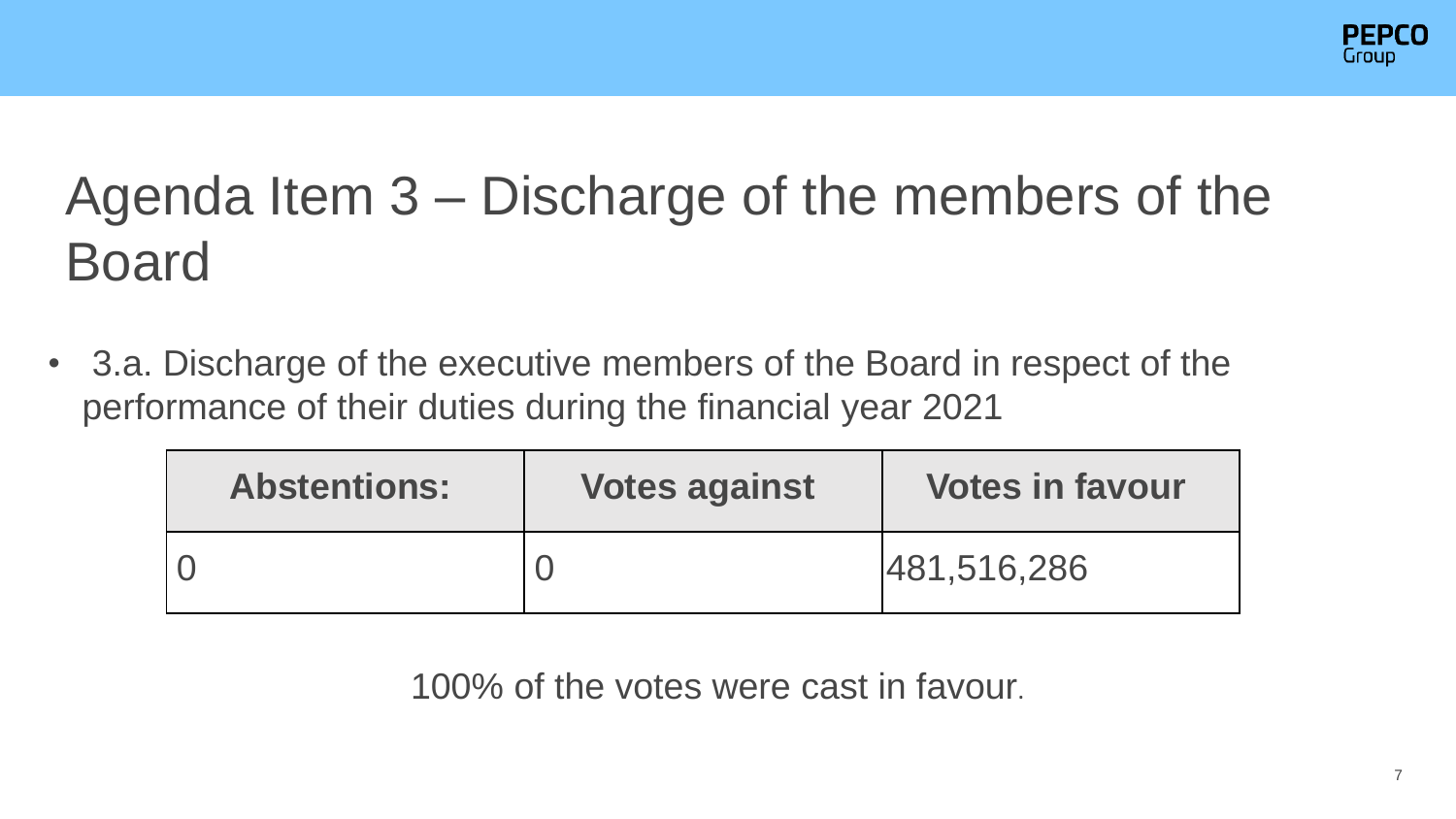

### Agenda Item 3 – Discharge of the members of the Board

• 3.b. Discharge of the non-executive members of the Board in respect of the performance of their duties during the financial year 2021

| <b>Abstentions:</b> | <b>Votes against</b> | <b>Votes in favour</b> |
|---------------------|----------------------|------------------------|
|                     |                      | 481,516,286            |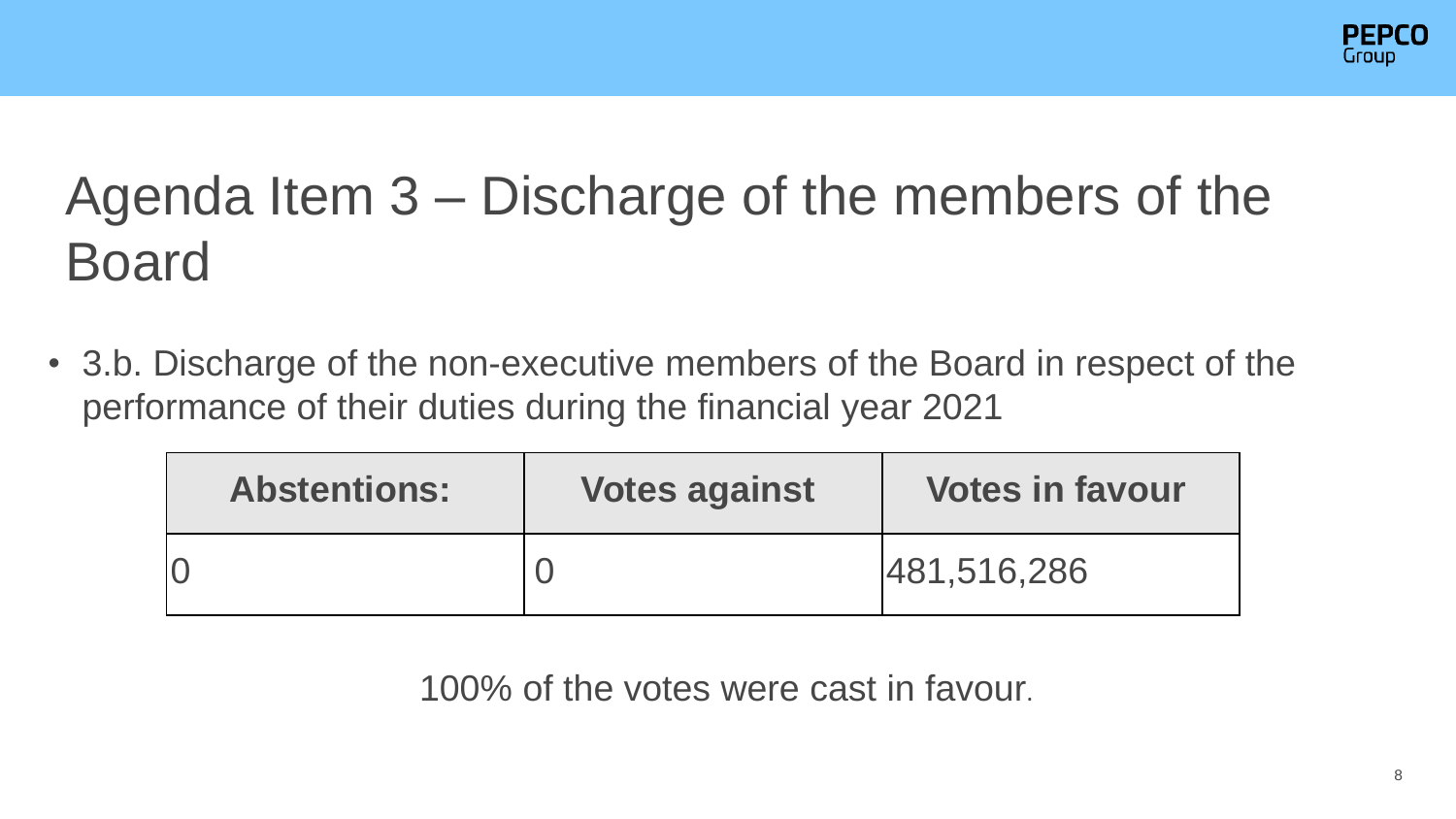

#### Agenda Item 4 – Authorisations of the Board

- 4.a. Authorisation of the Board to have the Company acquire up to 10% of the ordinary shares in its own capital
- 4.b. Authorisation of the Board to issue (rights to subscribe for) up to 10% ordinary shares in the Company's capital and to restrict or exclude related preemptive rights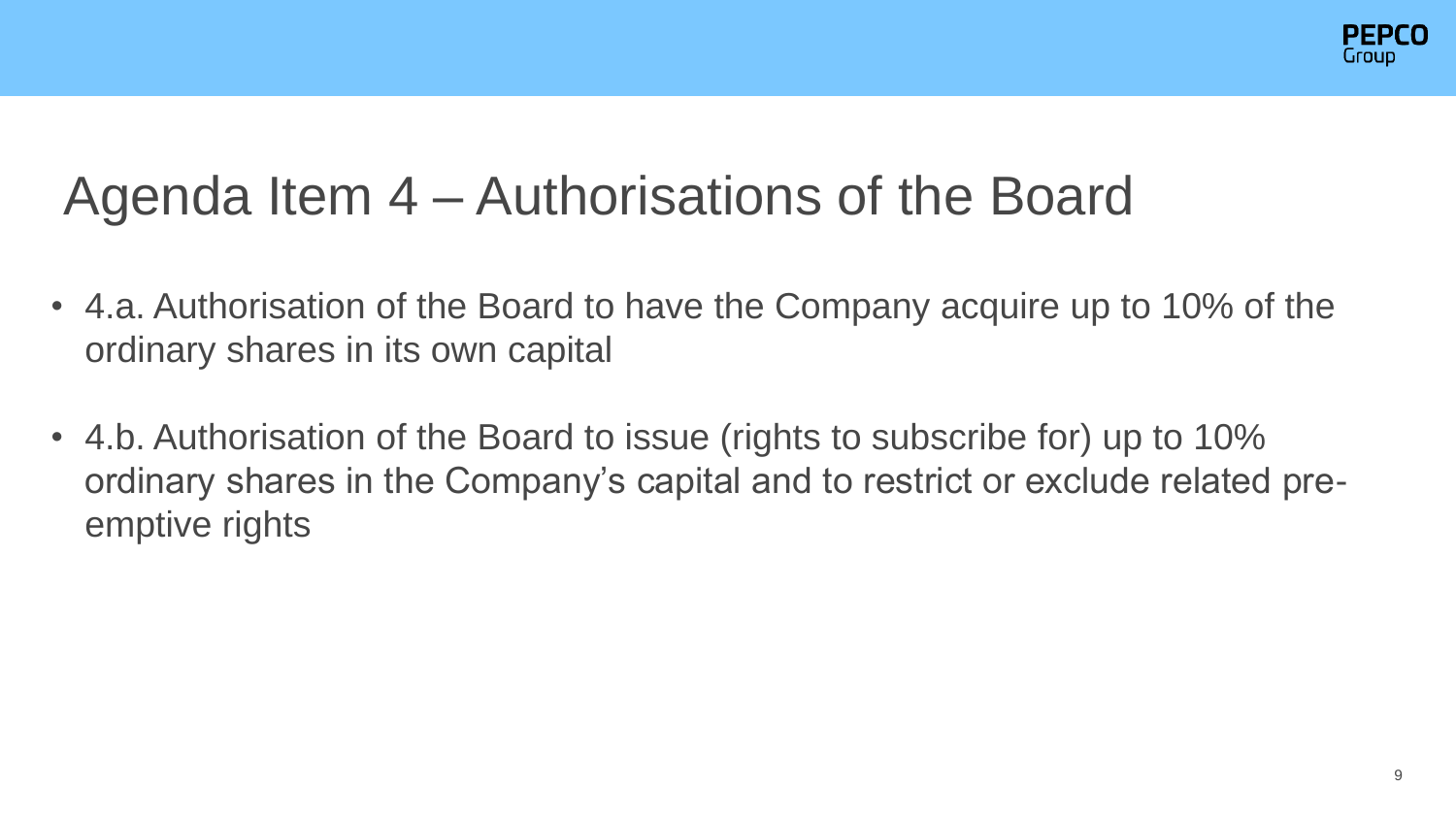

#### Agenda Item 4 – Authorisations of the Board

• 4.a. Authorisation of the Board to have the Company acquire up to 10% of the ordinary shares in its own capital

| <b>Abstentions:</b> | <b>Votes against</b> | <b>Votes in favour</b> |
|---------------------|----------------------|------------------------|
|                     | 1,850,000            | 479,666,286            |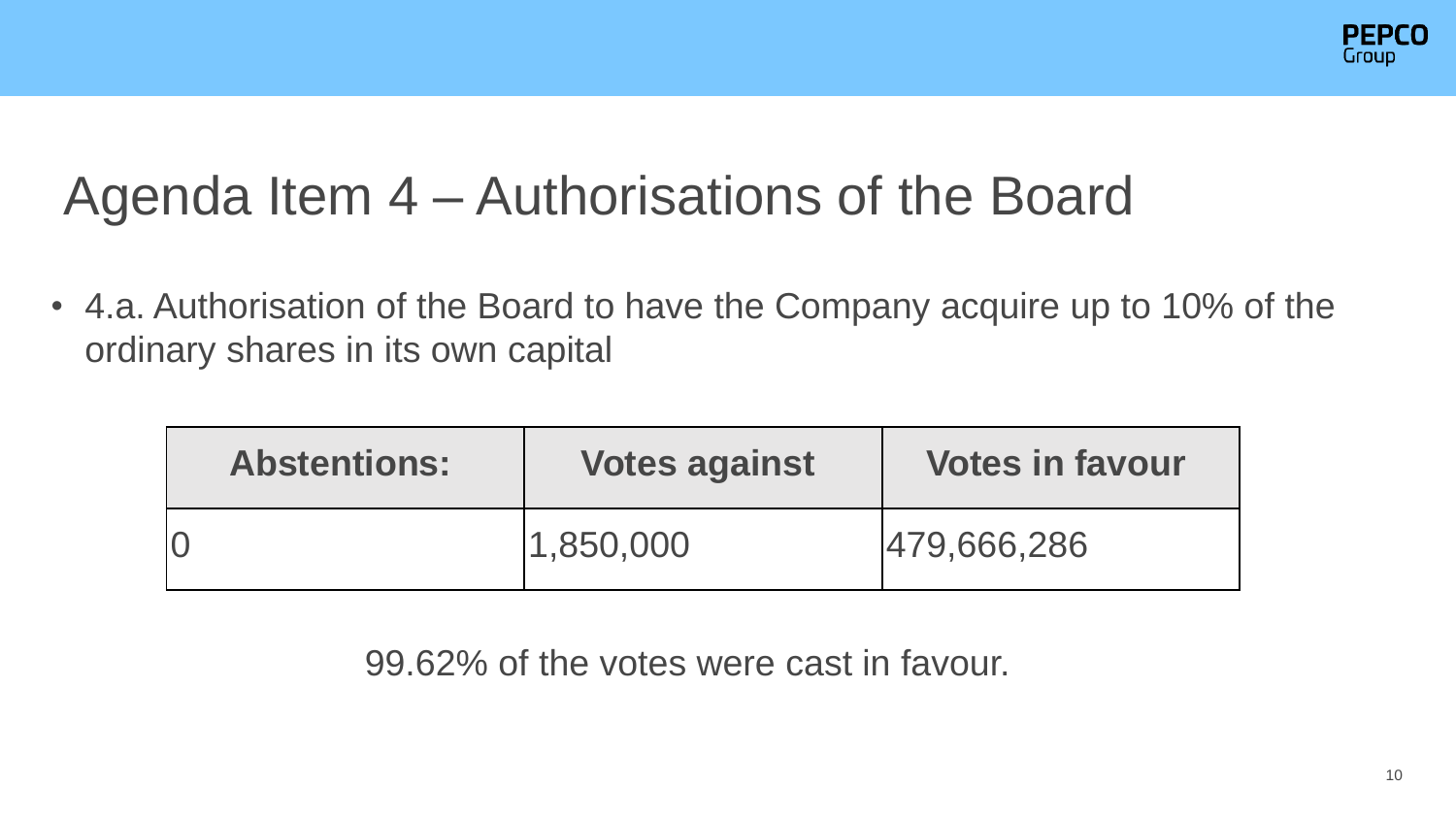

#### Agenda Item 4 – Authorisations of the Board

• 4.b. Authorisation of the Board to issue (rights to subscribe for) up to 10% ordinary shares in the Company's capital and to restrict or exclude related preemptive rights

| <b>Abstentions:</b> | <b>Votes against</b> | <b>Votes in favour</b> |
|---------------------|----------------------|------------------------|
|                     | 3,030,912            | 478,485,374            |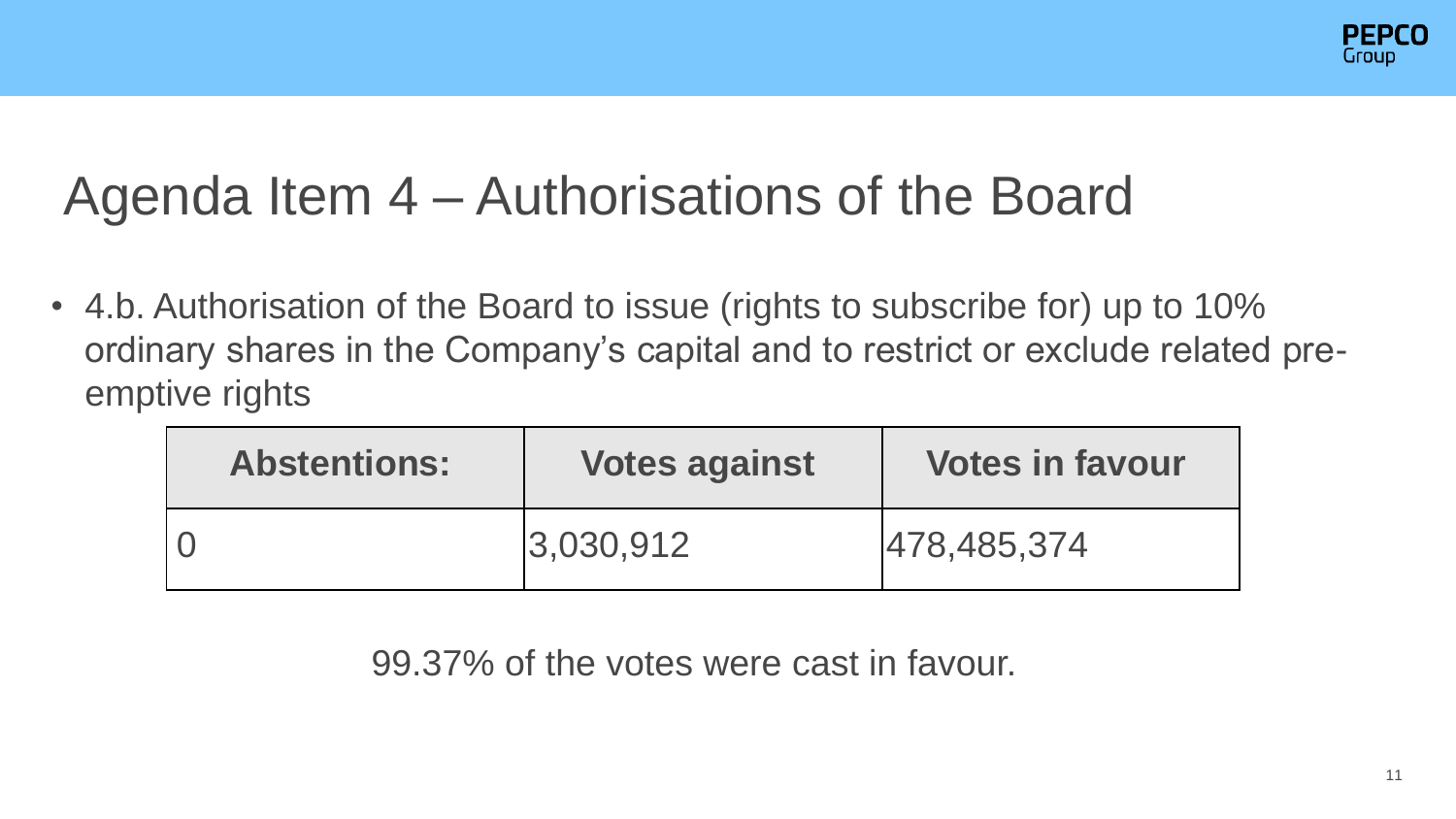

#### Agenda Item 5 – Approval of the implementation of a new long-term incentive plan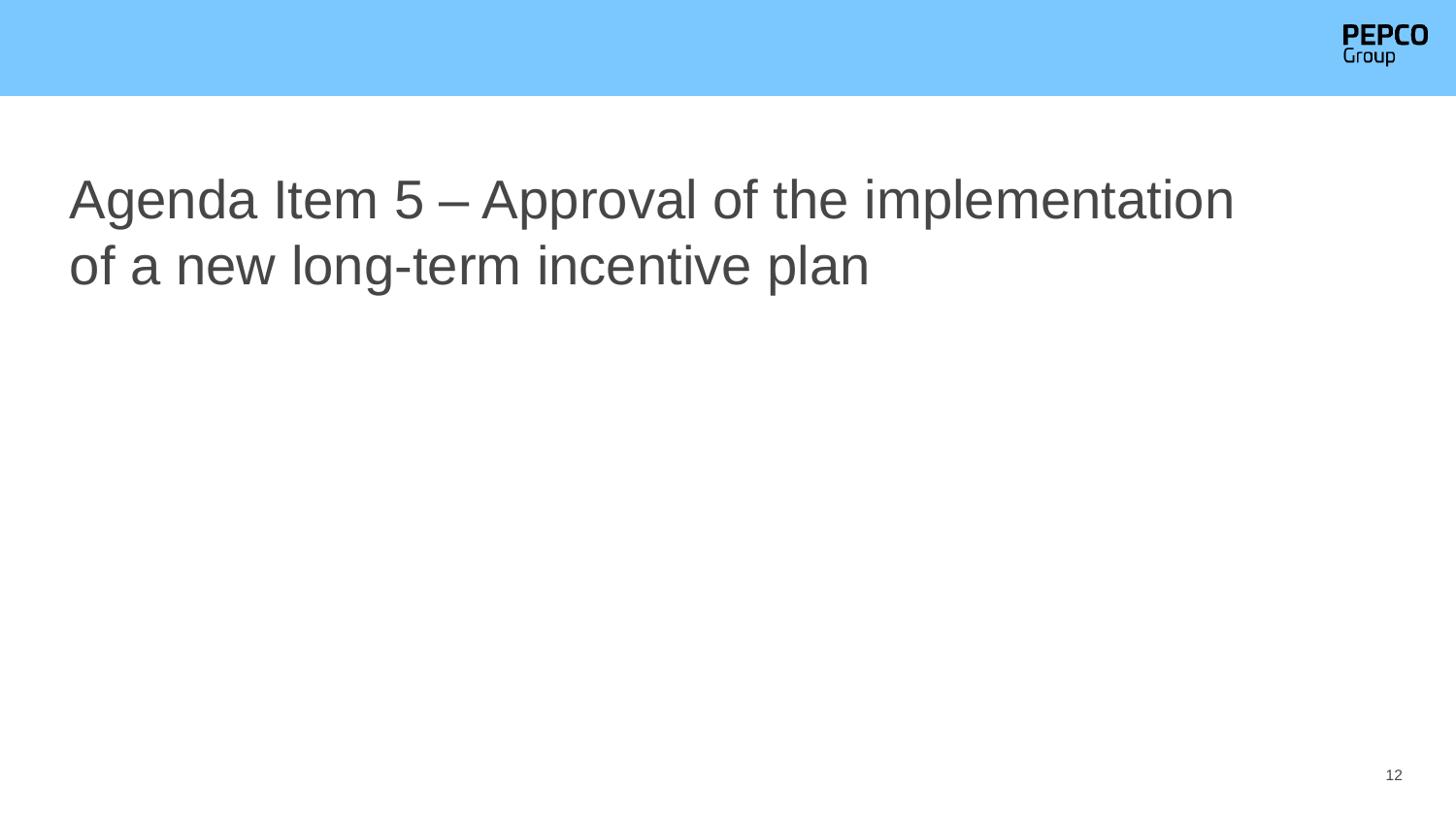

#### Agenda Item 5 – Approval of the implementation of a new long-term incentive plan

| <b>Abstentions:</b> | <b>Votes against</b> | <b>Votes in favour</b> |
|---------------------|----------------------|------------------------|
| $ 1,180,912\rangle$ | 5,680,023            | 474,655,351            |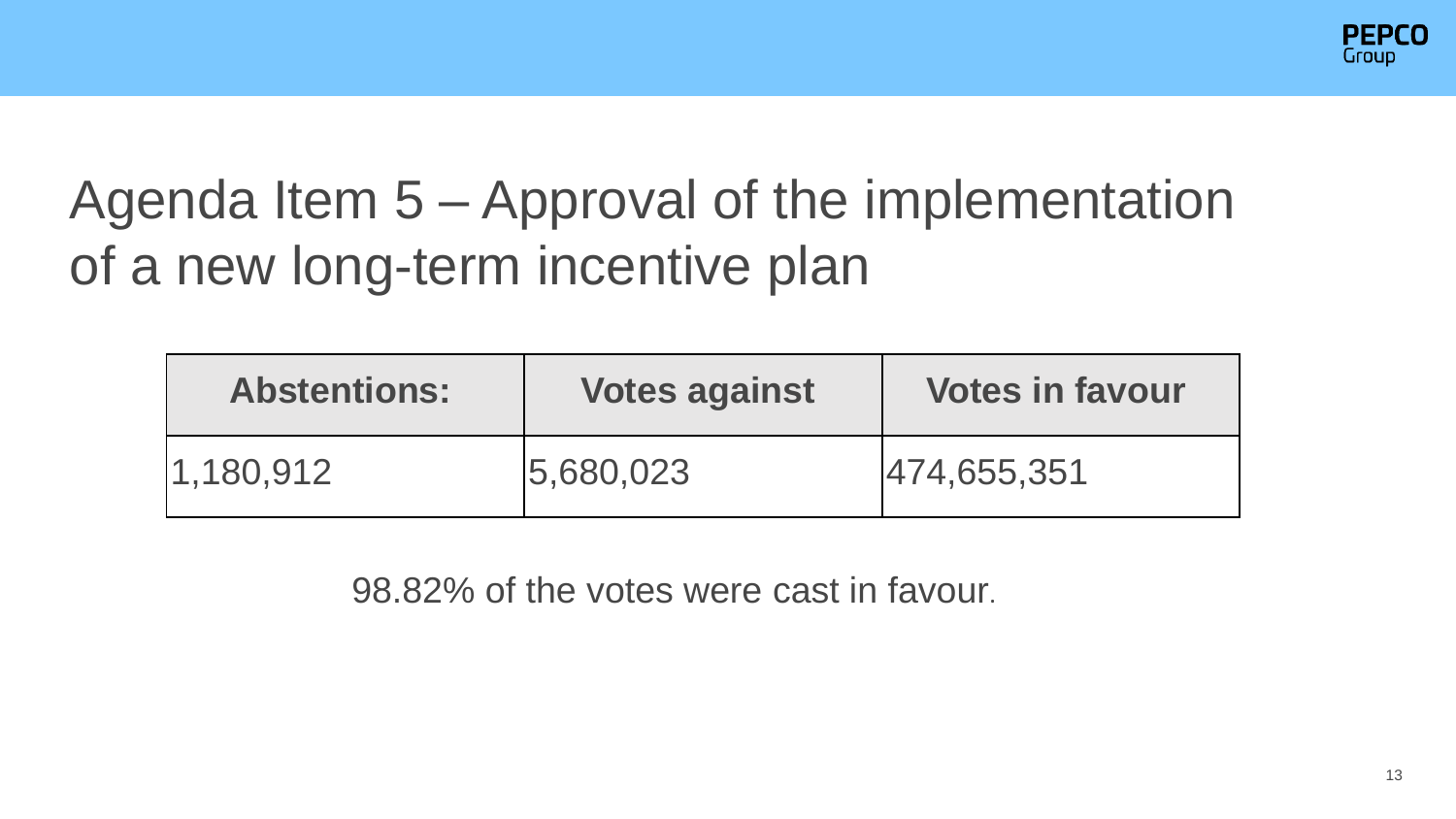

#### Agenda Item 6 – Re-appointment of the External Auditor for the Financial Year 2022